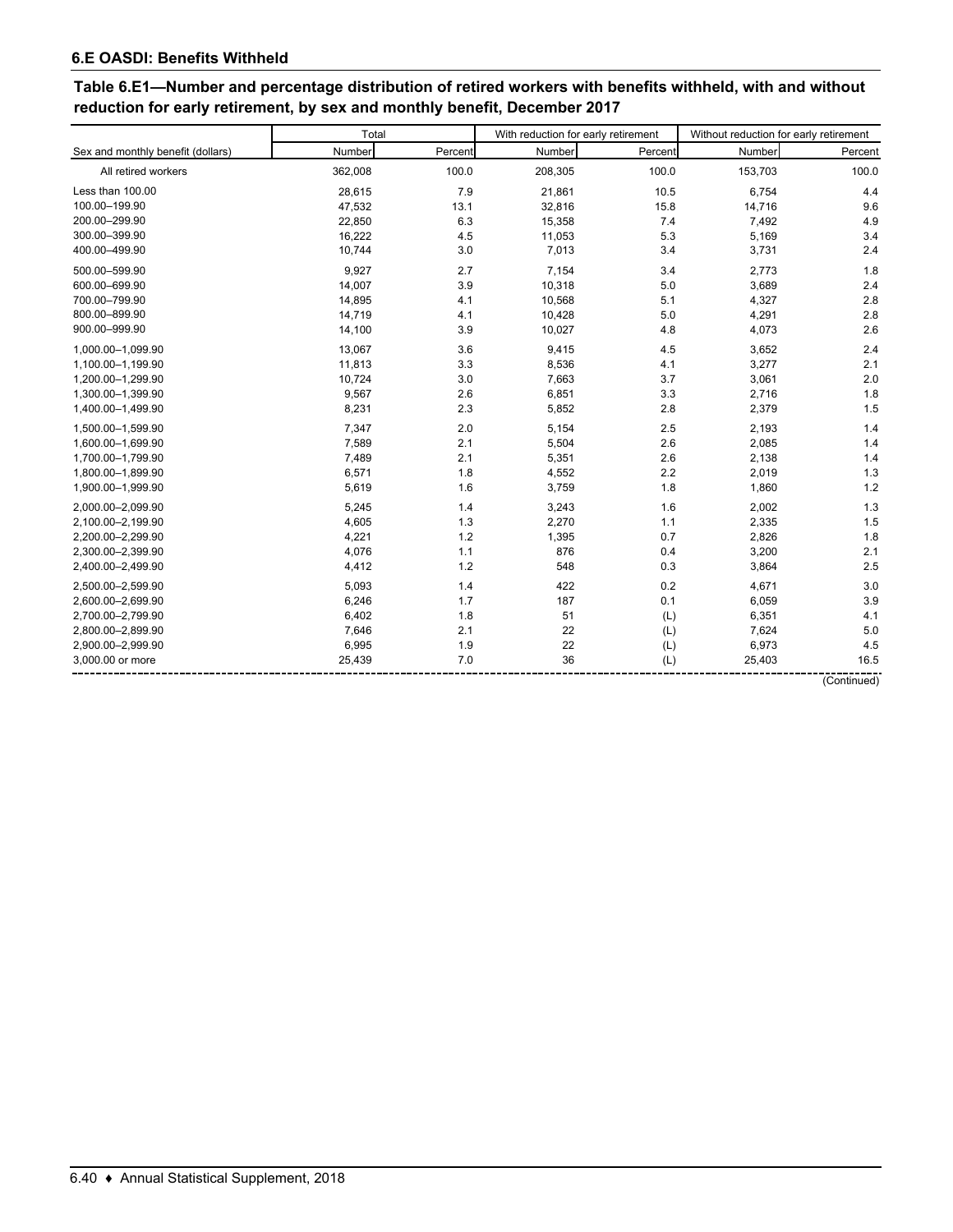# **Table 6.E1—Number and percentage distribution of retired workers with benefits withheld, with and without reduction for early retirement, by sex and monthly benefit, December 2017—***Continued*

|                                   | Total<br>With reduction for early retirement |         |         |         | Without reduction for early retirement |             |  |  |
|-----------------------------------|----------------------------------------------|---------|---------|---------|----------------------------------------|-------------|--|--|
| Sex and monthly benefit (dollars) | Number                                       | Percent | Number  | Percent | Number                                 | Percent     |  |  |
| Men                               | 220,224                                      | 100.0   | 110,853 | 100.0   | 109,371                                | 100.0       |  |  |
| Less than 100.00                  | 9,427                                        | 4.3     | 7,319   | 6.6     | 2,108                                  | 1.9         |  |  |
| 100.00-199.90                     | 19,136                                       | 8.7     | 13,605  | 12.3    | 5,531                                  | 5.1         |  |  |
| 200.00-299.90                     | 10,987                                       | 5.0     | 7,517   | 6.8     | 3,470                                  | 3.2         |  |  |
| 300.00-399.90                     | 8,297                                        | 3.8     | 5,696   | 5.1     | 2,601                                  | 2.4         |  |  |
| 400.00-499.90                     | 6,042                                        | 2.7     | 3,944   | 3.6     | 2,098                                  | 1.9         |  |  |
| 500.00-599.90                     | 5,969                                        | 2.7     | 4,231   | 3.8     | 1,738                                  | 1.6         |  |  |
| 600.00-699.90                     | 8,474                                        | 3.8     | 6,102   | 5.5     | 2,372                                  | 2.2         |  |  |
| 700.00-799.90                     | 8,792                                        | 4.0     | 5,873   | 5.3     | 2,919                                  | 2.7         |  |  |
| 800.00-899.90                     | 8,123                                        | 3.7     | 5,289   | 4.8     | 2,834                                  | 2.6         |  |  |
| 900.00-999.90                     | 7,824                                        | 3.6     | 5,060   | 4.6     | 2,764                                  | 2.5         |  |  |
| 1,000.00-1,099.90                 | 7,348                                        | 3.3     | 4,882   | 4.4     | 2,466                                  | 2.3         |  |  |
| 1,100.00-1,199.90                 | 6,814                                        | 3.1     | 4,606   | 4.2     | 2,208                                  | 2.0         |  |  |
| 1,200.00-1,299.90                 | 6,441                                        | 2.9     | 4,388   | 4.0     | 2,053                                  | 1.9         |  |  |
| 1,300.00-1,399.90                 | 5,884                                        | 2.7     | 4,100   | 3.7     | 1,784                                  | 1.6         |  |  |
| 1,400.00-1,499.90                 | 5,247                                        | 2.4     | 3,662   | 3.3     | 1,585                                  | 1.4         |  |  |
| 1,500.00-1,599.90                 | 4,841                                        | 2.2     | 3,381   | 3.0     | 1,460                                  | 1.3         |  |  |
| 1,600.00-1,699.90                 | 5,168                                        | 2.3     | 3,772   | 3.4     | 1,396                                  | 1.3         |  |  |
| 1,700.00-1,799.90                 | 5,242                                        | 2.4     | 3,762   | 3.4     | 1,480                                  | 1.4         |  |  |
| 1,800.00-1,899.90                 | 4,764                                        | 2.2     | 3,342   | 3.0     | 1,422                                  | 1.3         |  |  |
| 1,900.00-1,999.90                 | 4,201                                        | 1.9     | 2,888   | 2.6     | 1,313                                  | 1.2         |  |  |
| 2,000.00-2,099.90                 | 4,055                                        | 1.8     | 2,634   | 2.4     | 1,421                                  | 1.3         |  |  |
| 2,100.00-2,199.90                 | 3,594                                        | 1.6     | 1,859   | 1.7     | 1,735                                  | 1.6         |  |  |
| 2,200.00-2,299.90                 | 3,237                                        | 1.5     | 1,122   | 1.0     | 2,115                                  | 1.9         |  |  |
| 2,300.00-2,399.90                 | 3,243                                        | 1.5     | 721     | 0.7     | 2,522                                  | 2.3         |  |  |
| 2,400.00-2,499.90                 | 3,649                                        | 1.7     | 468     | 0.4     | 3,181                                  | 2.9         |  |  |
| 2,500.00-2,599.90                 | 4,327                                        | 2.0     | 358     | 0.3     | 3,969                                  | 3.6         |  |  |
| 2,600.00-2,699.90                 | 5,502                                        | 2.5     | 170     | 0.2     | 5,332                                  | 4.9         |  |  |
| 2,700.00-2,799.90                 | 5,756                                        | 2.6     | 45      | (L)     | 5,711                                  | 5.2         |  |  |
| 2.800.00-2.899.90                 | 7,105                                        | 3.2     | 16      | (L)     | 7,089                                  | 6.5         |  |  |
| 2,900.00-2,999.90                 | 6,510                                        | 3.0     | 16      | (L)     | 6,494                                  | 5.9         |  |  |
| 3,000.00 or more                  | 24,225                                       | 11.0    | 25      | (L)     | 24,200                                 | 22.1        |  |  |
|                                   |                                              |         |         |         |                                        | (Continued) |  |  |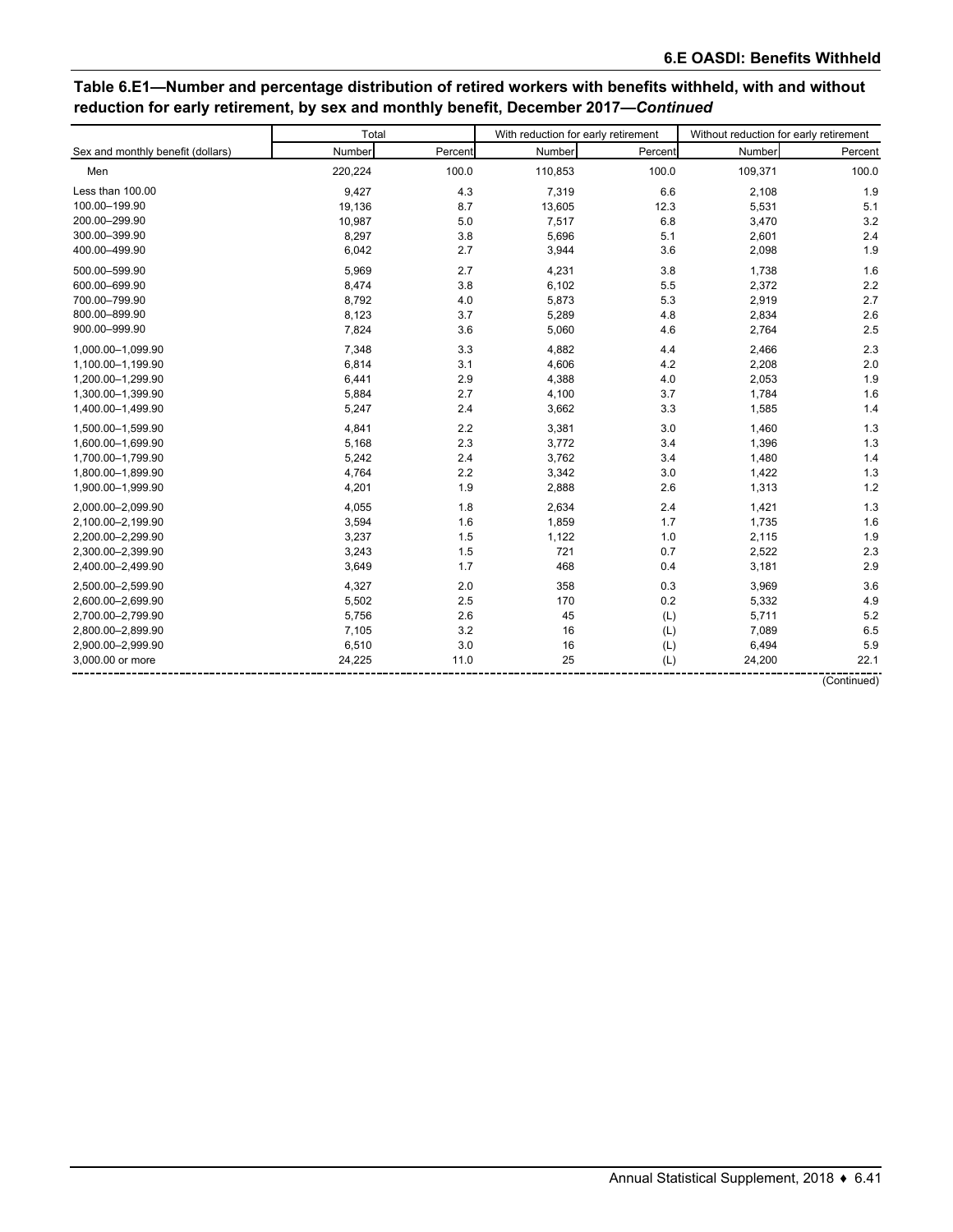### **Table 6.E1—Number and percentage distribution of retired workers with benefits withheld, with and without reduction for early retirement, by sex and monthly benefit, December 2017—***Continued*

|                                   | Total   |         | With reduction for early retirement |         | Without reduction for early retirement |         |  |
|-----------------------------------|---------|---------|-------------------------------------|---------|----------------------------------------|---------|--|
| Sex and monthly benefit (dollars) | Number  | Percent | Number                              | Percent | Number                                 | Percent |  |
| Women                             | 141,784 | 100.0   | 97,452                              | 100.0   | 44,332                                 | 100.0   |  |
| Less than 100.00                  | 19,188  | 13.5    | 14,542                              | 14.9    | 4,646                                  | 10.5    |  |
| 100.00-199.90                     | 28,396  | 20.0    | 19,211                              | 19.7    | 9,185                                  | 20.7    |  |
| 200.00-299.90                     | 11,863  | 8.4     | 7,841                               | 8.0     | 4,022                                  | 9.1     |  |
| 300.00-399.90                     | 7,925   | 5.6     | 5,357                               | 5.5     | 2,568                                  | 5.8     |  |
| 400.00-499.90                     | 4,702   | 3.3     | 3,069                               | 3.1     | 1,633                                  | 3.7     |  |
| 500.00-599.90                     | 3,958   | 2.8     | 2,923                               | 3.0     | 1,035                                  | 2.3     |  |
| 600.00-699.90                     | 5,533   | 3.9     | 4,216                               | 4.3     | 1,317                                  | 3.0     |  |
| 700.00-799.90                     | 6,103   | 4.3     | 4,695                               | 4.8     | 1,408                                  | 3.2     |  |
| 800.00-899.90                     | 6,596   | 4.7     | 5,139                               | 5.3     | 1,457                                  | 3.3     |  |
| 900.00-999.90                     | 6,276   | 4.4     | 4,967                               | 5.1     | 1,309                                  | 3.0     |  |
| 1,000.00-1,099.90                 | 5,719   | 4.0     | 4,533                               | 4.7     | 1,186                                  | 2.7     |  |
| 1,100.00-1,199.90                 | 4,999   | 3.5     | 3,930                               | 4.0     | 1,069                                  | 2.4     |  |
| 1,200.00-1,299.90                 | 4,283   | 3.0     | 3,275                               | 3.4     | 1,008                                  | 2.3     |  |
| 1,300.00-1,399.90                 | 3,683   | 2.6     | 2,751                               | 2.8     | 932                                    | 2.1     |  |
| 1,400.00-1,499.90                 | 2,984   | 2.1     | 2,190                               | 2.2     | 794                                    | 1.8     |  |
| 1,500.00-1,599.90                 | 2,506   | 1.8     | 1,773                               | 1.8     | 733                                    | 1.7     |  |
| 1,600.00-1,699.90                 | 2,421   | 1.7     | 1,732                               | 1.8     | 689                                    | 1.6     |  |
| 1.700.00-1.799.90                 | 2,247   | 1.6     | 1,589                               | 1.6     | 658                                    | 1.5     |  |
| 1,800.00-1,899.90                 | 1,807   | 1.3     | 1,210                               | 1.2     | 597                                    | 1.3     |  |
| 1,900.00-1,999.90                 | 1,418   | 1.0     | 871                                 | 0.9     | 547                                    | 1.2     |  |
| 2,000.00-2,099.90                 | 1,190   | 0.8     | 609                                 | 0.6     | 581                                    | 1.3     |  |
| 2,100.00-2,199.90                 | 1,011   | 0.7     | 411                                 | 0.4     | 600                                    | 1.4     |  |
| 2,200.00-2,299.90                 | 984     | 0.7     | 273                                 | 0.3     | 711                                    | 1.6     |  |
| 2,300.00-2,399.90                 | 833     | 0.6     | 155                                 | 0.2     | 678                                    | 1.5     |  |
| 2,400.00-2,499.90                 | 763     | 0.5     | 80                                  | 0.1     | 683                                    | 1.5     |  |
| 2.500.00-2.599.90                 | 766     | 0.5     | 64                                  | 0.1     | 702                                    | 1.6     |  |
| 2,600.00-2,699.90                 | 744     | 0.5     | 17                                  | (L)     | 727                                    | 1.6     |  |
| 2,700.00-2,799.90                 | 646     | 0.5     | 6                                   | (L)     | 640                                    | 1.4     |  |
| 2,800.00-2,899.90                 | 541     | 0.4     | 6                                   | (L)     | 535                                    | 1.2     |  |
| 2,900.00-2,999.90                 | 485     | 0.3     | 6                                   | (L)     | 479                                    | 1.1     |  |
| 3,000.00 or more                  | 1,214   | 0.9     | 11                                  | (L)     | 1,203                                  | 2.7     |  |

SOURCE: Social Security Administration, Master Beneficiary Record, 100 percent data.

NOTES: Totals do not necessarily equal the sum of rounded components.

(L) = less than 0.05 percent.

CONTACT: (410) 965-0090 or statistics@ssa.gov.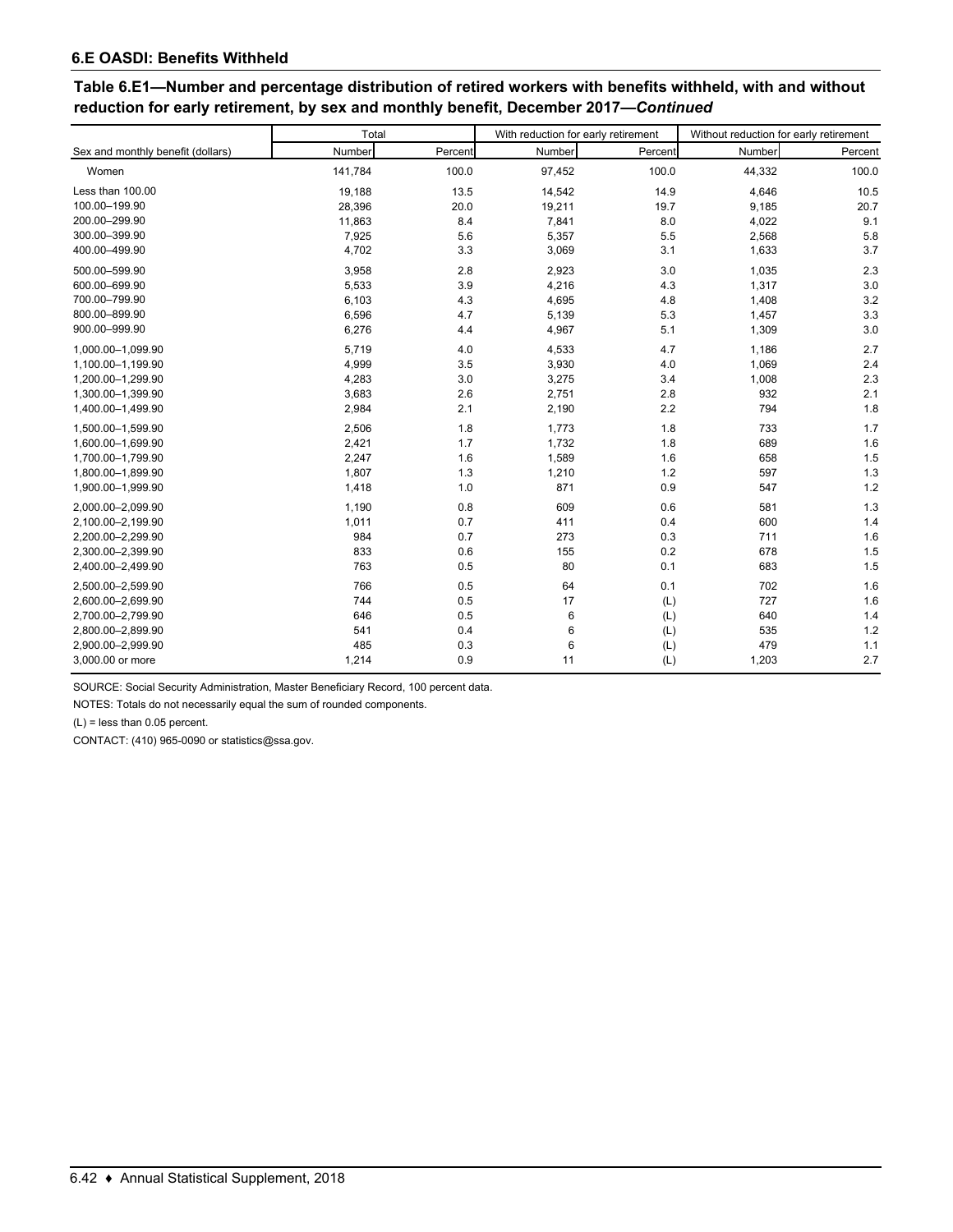### **Table 6.E4—Number of beneficiaries with benefits withheld, by reason for withholding payment and type of benefit, December 2017**

|                                                |            |                 |        |                         |          |         | Wives and husbands |                                                      |                   | Widowed  |          |                    |             |
|------------------------------------------------|------------|-----------------|--------|-------------------------|----------|---------|--------------------|------------------------------------------------------|-------------------|----------|----------|--------------------|-------------|
|                                                | Total, all | Retired workers |        |                         |          | Wives   |                    |                                                      |                   | mothers  |          |                    |             |
|                                                | bene-      |                 |        |                         | Disabled |         | Without            | With                                                 |                   |          | and      |                    |             |
| Reason payment withheld                        | ficiaries  | Subtotal        | Men    | Women                   | workers  |         |                    | Subtotal children <sup>a</sup> children <sup>b</sup> | Husbands Children |          | fathers  | Widow(er)s Parents |             |
| Total                                          | 2.604.160  |                 |        | 362,008 220,224 141,784 | 163,123  | 440,286 | 319,833            | 31,236                                               | 89,217            | 752,223  | 39,326   | 846.662            | 532         |
| Earnings of-                                   |            |                 |        |                         |          |         |                    |                                                      |                   |          |          |                    |             |
| <b>Retired workers</b>                         | 42,709     | 40.568          | 22,184 | 18,384                  |          | 1,224   | 984                | 68                                                   | 172               | 917      |          |                    |             |
| Disabled beneficiaries<br>(substantial gainful |            |                 |        |                         |          |         |                    |                                                      |                   |          |          |                    |             |
| activity)                                      | 72,903     | .               | .      |                         | 51,559   | 669     | 90                 | 543                                                  | 36                | 20,517   | .        | 158                | $\cdots$    |
| Other beneficiaries                            | 44,800     | .               | .      | .                       | $\cdots$ | (X)     | 453                | 13,185                                               | (X)               | 64       | 18,631   | 11,126             | (X)         |
| Entitled child not in care                     |            |                 |        |                         |          |         |                    |                                                      |                   |          |          |                    |             |
| of beneficiary                                 | 23,685     | .               | .      | .                       | .        | 11,033  | .                  | 10,380                                               | 653               | .        | 12,652   | $\cdots$           | .           |
| Payee not determined                           | 11,186     | 1.147           | 562    | 585                     | 1,711    | (X)     | 37                 | 4                                                    | (X)               | 7,868    | (X)      | 412                | $\mathbf 0$ |
| Recoupment of<br>overpayment for reasons       |            |                 |        |                         |          |         |                    |                                                      |                   |          |          |                    |             |
| other than earnings                            | 49.630     | 23.017          | 11.813 | 11.204                  | 7,975    | (X)     | 1,465              | 825                                                  | (X)               | 10.438   | 1,592    | 4,144              | (X)         |
| Address unknown                                | 124,025    | 44.364          | 26.367 | 17.997                  | 21,938   | 3,733   | 2.692              | 398                                                  | 643               | 39,862   | 385      | 13,691             | 52          |
| Determination of continuing                    |            |                 |        |                         |          |         |                    |                                                      |                   |          |          |                    |             |
| disability pending                             | 17,360     |                 | .      | $\cdots$                | 11.782   | 152     | 11                 | 131                                                  | 10                | 5,360    | $\cdots$ | 66                 | $\cdots$    |
| Imprisoned or confined                         | 71.214     | 16.653          | 15.932 | 721                     | 41.428   | 500     | 81                 | 194                                                  | 225               | 11.493   | 191      | 949                | $\sim 100$  |
| Workers' compensation                          |            |                 |        |                         |          |         |                    |                                                      |                   |          |          |                    |             |
| offset                                         | 2,987      | $\cdots$        | .      | $\cdots$                | 1,430    | 143     | 64                 | 71                                                   | 8                 | 1,414    | $\cdots$ | $\cdots$           | $\cdots$    |
| Government pension offset                      | 497.783    | .               | .      | .                       | $\cdots$ | 306,729 | 230,912            | 39                                                   | 75.778            | $\cdots$ | 60       | 190,994            | $\cdots$    |
| <b>Technical entitlement</b>                   | 1.265.318  | .               | .      | $\cdots$                | $\cdots$ | 58,081  | 50.310             | 3,297                                                | 4,474             | 618.556  | 1.479    | 587,151            | 51          |
| Other reasons                                  | 380.560    | 236.259 143.366 |        | 92.893                  | 25,300   | 40,535  | 32,734             | 2,101                                                | 5,700             | 35,734   | (X)      | 37,971             | (X)         |

SOURCE: Social Security Administration, Master Beneficiary Record, 100 percent data.

NOTES: . . . = not applicable; (X) = suppressed to avoid disclosing information about particular individuals.

a. Aged 62 or older.

b. Under age 65 with entitled children in their care.

CONTACT: (410) 965-0090 or statistics@ssa.gov.